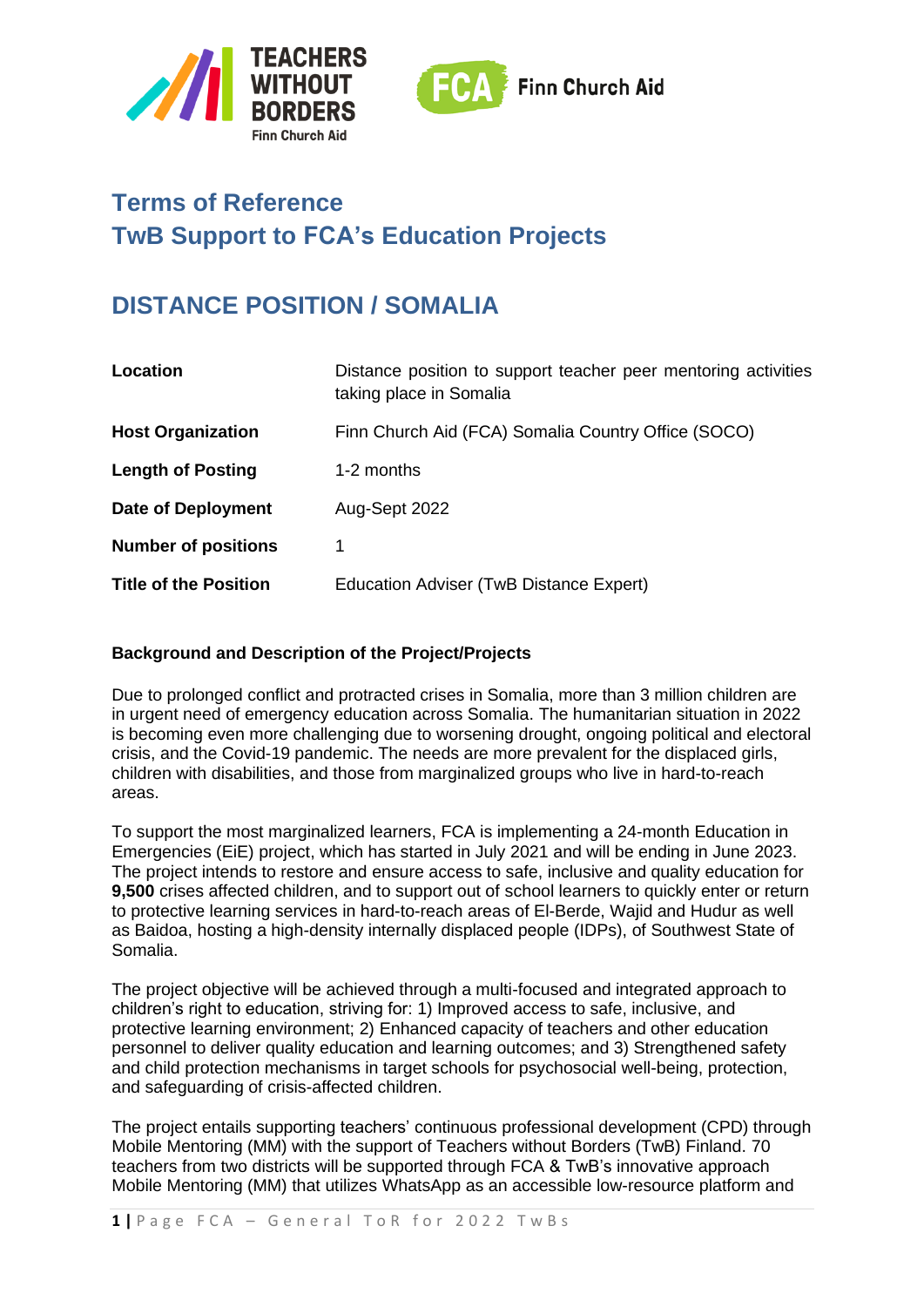



tool for peer mentoring. Following the success of a MM pilot in Baidoa in another project in 2021, FCA will extend similar programme to the El-Berde area, which has a decent internet service for the implementation of the activity.

In close partnership with the Ministry of Education and Commission for Higher Education (MoECHE), FCA will identify eight (8) local mentors to participate in the MM programme on a voluntary basis. These include five mentors who have earlier been trained through MM pilot by TwB Distance Expert in the fall 2021. The identified mentors will participate in an orientation session in Baidoa on the objective of the mentorship, professional development goals set by the trained teachers in Somalia, and the overall process and practicalities of mobile mentoring, to ensure shared understanding and common goal for the mentoring process. Each local mentor will facilitate a mentoring group of 8-9 teachers in selected schools in Baidoa and El-Berde in communication through WhatsApp. The mentors will connect with mentees over WhatsApp on a regular basis to share personal experiences, offer teaching tips and resources, and encourage peer support, joint problem-solving, and collegial sharing regarding issues in their respective schools or community. The overall process will be supported by FCA Regional Education Specialist and SOCO Senior Education Advisor.

The project is co-implemented by a local NGO GREDO, which is a well-established local humanitarian organization with strong expertise in EiE, and up-to-date, best practices as a result of their continuous presence in the Southwest State of Somalia.

#### **TwB's Main Tasks May Include**

- Support in the contextualization of the Mobile Mentoring curriculum to the Somali context.
- Provide a kick-off mentoring skill training to the local mentors.
- Support the local mentors in the first week of their mentoring process, as well as support the mentee teachers in case of any challenges encountered.
- Report to SOCO Education Advisor on weekly basis the progress of the local mentors in their mentoring skill training.
- The training will be carried in line with the project work plans and expected project deliverables, outcomes, and inconsistency with the country program and agreed strategies.

## **Position-specific Qualifications and Competencies**

- A degree in education with at least 2 years of relevant work experience from Finland
- Experience in peer mentoring and/or teacher training.
- Experience in Education in Emergencies (EiE) is a notable asset.
- Pedagogical knowledge of learner-centred methods, child development and protection, child's rights, and learners' well-being at school.
- International experience, preferably work experience in East-Africa, is an asset and/or ability to work in a multicultural environment.
- Intercultural awareness, openness, flexibility, and willingness to learn and adapt to the local context.
- **In addition, general qualifications, and competencies for all TwB volunteers defined in the TwB webpage.**